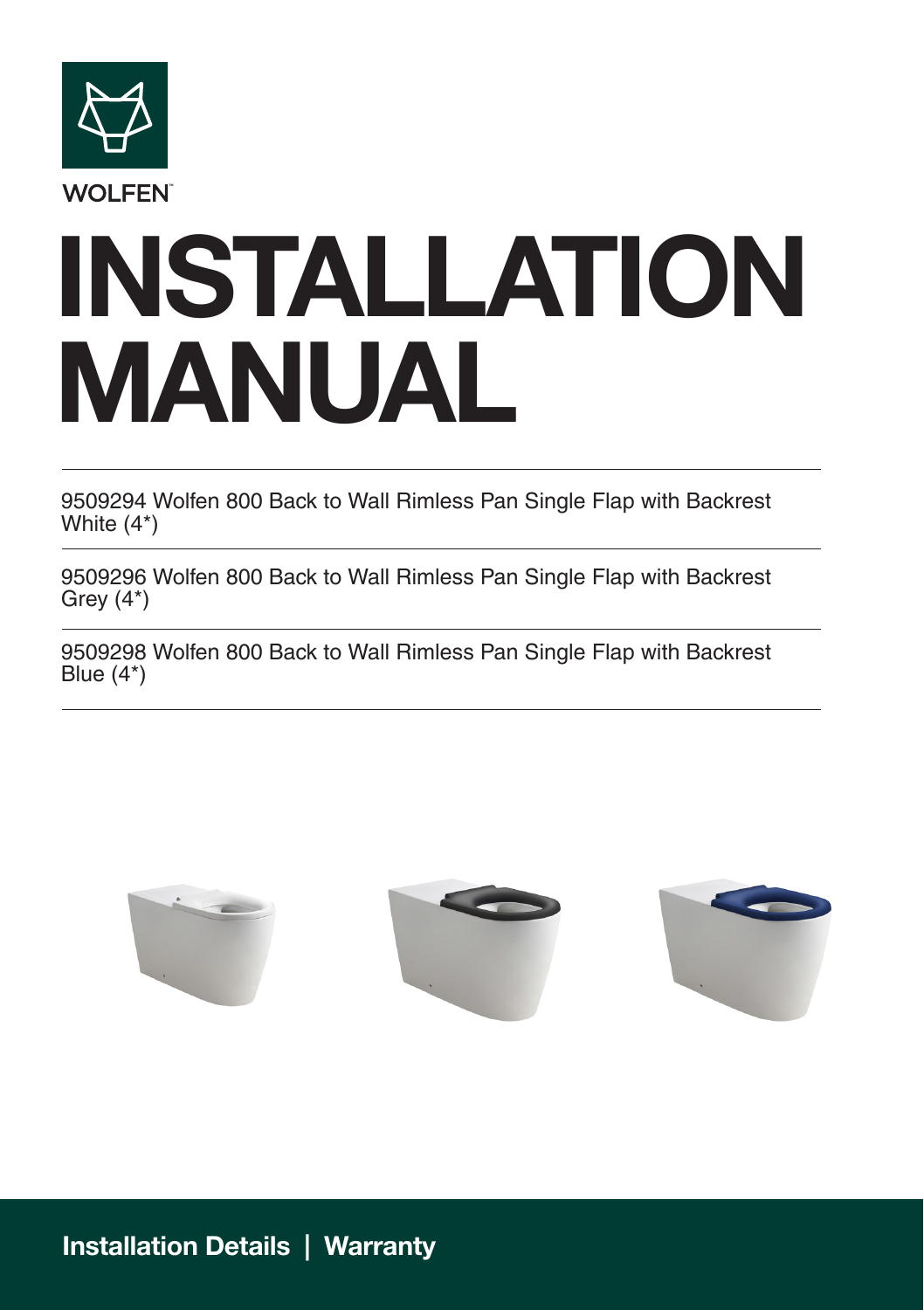

### **CONTENTS**

| Intro                        | 02        |
|------------------------------|-----------|
| <b>Technical Information</b> | 03        |
| Installation Instructions    | $04 - 07$ |
| Cleaning                     | 09        |
| Warranty                     | 10        |

### **Delivering unrivalled quality**

**Designed for absolute performance, Wolfen's 800 Closed Coupled Back to Wall Pan sets new standards in quality, hygiene and flushing performance. A Rimless, raised height design combined with precision engineering and extended footprint ensures suitability for care and ambulant environments.** 

**Available in blue, grey and white single flap seats, raised height buttons and fixed arm back-rest to meet the requirements of AS1428.**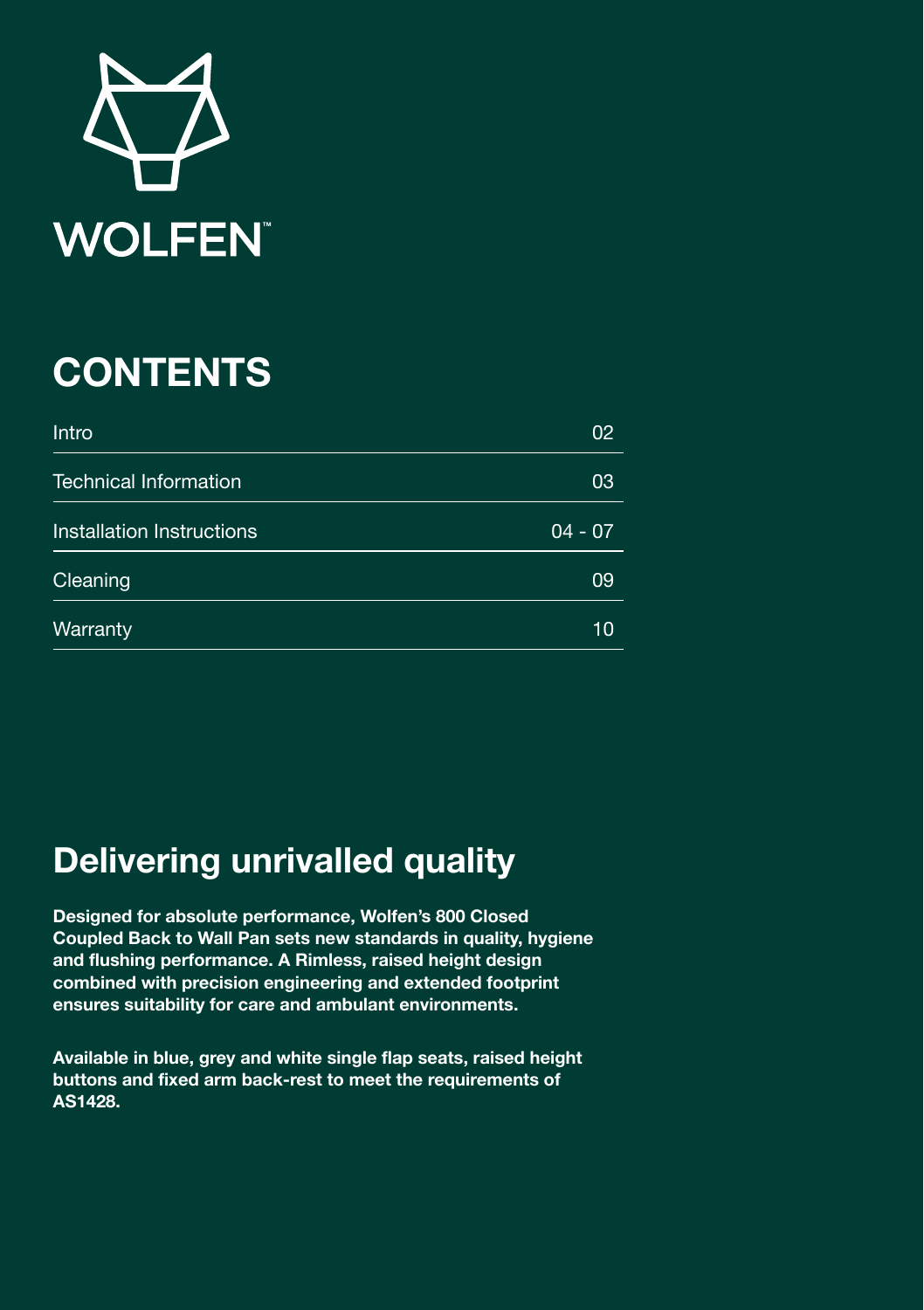# **TECHNICAL INFORMATION**

| <b>Model</b>                   | Wolfen 800 Back to Wall Pan with Single<br>Flap Seat (4*)                                                                                  |  |
|--------------------------------|--------------------------------------------------------------------------------------------------------------------------------------------|--|
| Product<br>Code                | 9509293   9509295   9509297                                                                                                                |  |
| <b>Material</b>                | Pan - Vitreous China<br>Cistern - Vitreous China<br>Seat - Urea                                                                            |  |
| Colour                         | Pan - White<br>Seat - White                                                                                                                |  |
| Weight                         | Pan 50kg<br>Seat 1.1kg                                                                                                                     |  |
| <b>Water Inlet</b><br>Position | <b>Back Inlet</b>                                                                                                                          |  |
| <b>Toilet Seat</b>             | Single Flap Seat                                                                                                                           |  |
| Rim<br>Configuration           | <b>Rimless</b>                                                                                                                             |  |
| Set Out (mm)                   | 185 min - 285 max                                                                                                                          |  |
| <b>Inlet Valve</b><br>Pressure | 500 kPa                                                                                                                                    |  |
| <b>Spare Parts</b>             | 9508007 Wolfen Single Flap Toilet Seat White<br>9508008 Wolfen Single Flap Toilet Seat Blue<br>9508009 Wolfen Single Flap Toilet Seat Grey |  |
|                                | 9508717 Wolfen Seat Buffers (Sideways)                                                                                                     |  |
|                                | 9508718 Wolfen Fixing Kit                                                                                                                  |  |









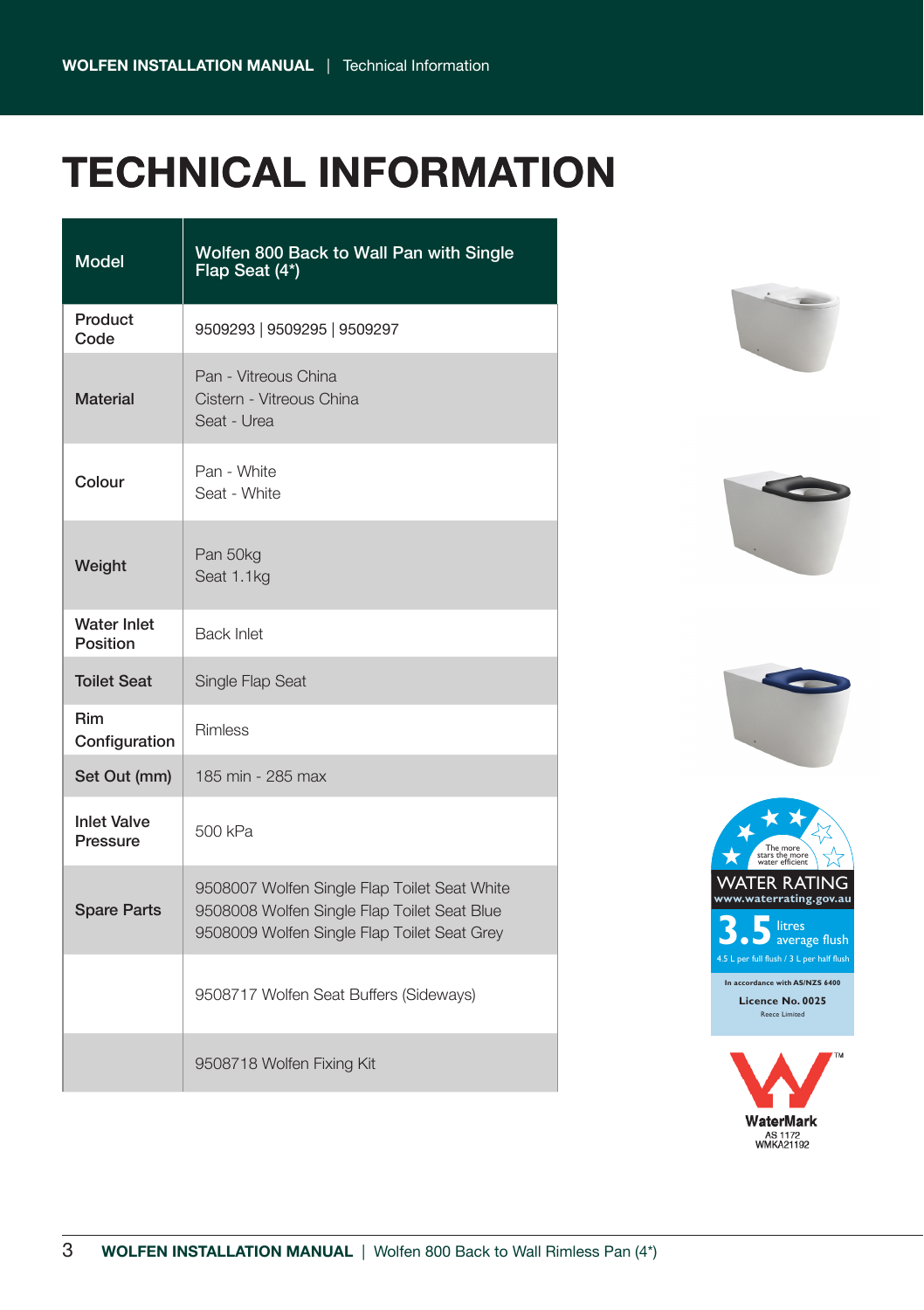### **INSTALLATION INSTRUCTIONS**

**Wolfen 800 Back to Wall Pan with Single Flap Seat (4\*)**



Neder All map nte checchi ha taken from the finished wall/floor

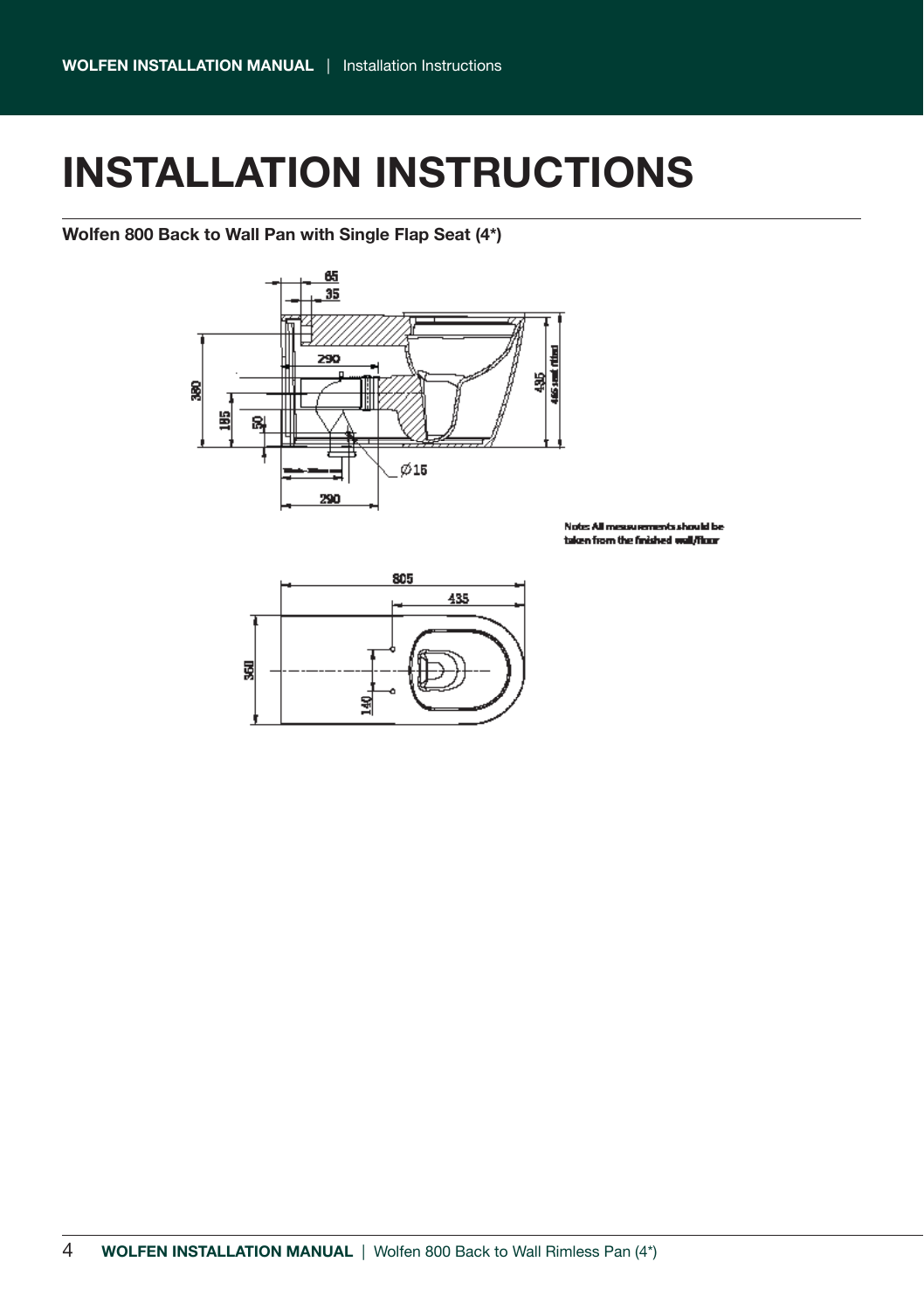

#### **Set-Up**

- 1. Rough in positions of water inlet pipe, waste outlet and fixing bracket holes. Ensure inlet connection extends 100mm from finished wall.
- 2. Prepare waste outlet according to required set out (190mm min 290mm max) and drill floor fixing brackets into position (60mm inside traced mark of pan rim).

#### **S-Trap Installation**

- 1. Lubricate the rubber fins of the pan bend and position the waste pipe at the required height. Fix the pan connector back to the wall using the rod and bracket.
- 2. Lift pan over floor fixing brackets and push pan back to wall. Ensure you make a firm connection with inlet pipe and connect pan spigot into waste bend firmly. Flush test and check for leaks
- 3. Ensure that pan is level. Fix pan to floor using fixing screws and flexible sealant. Install single flap seat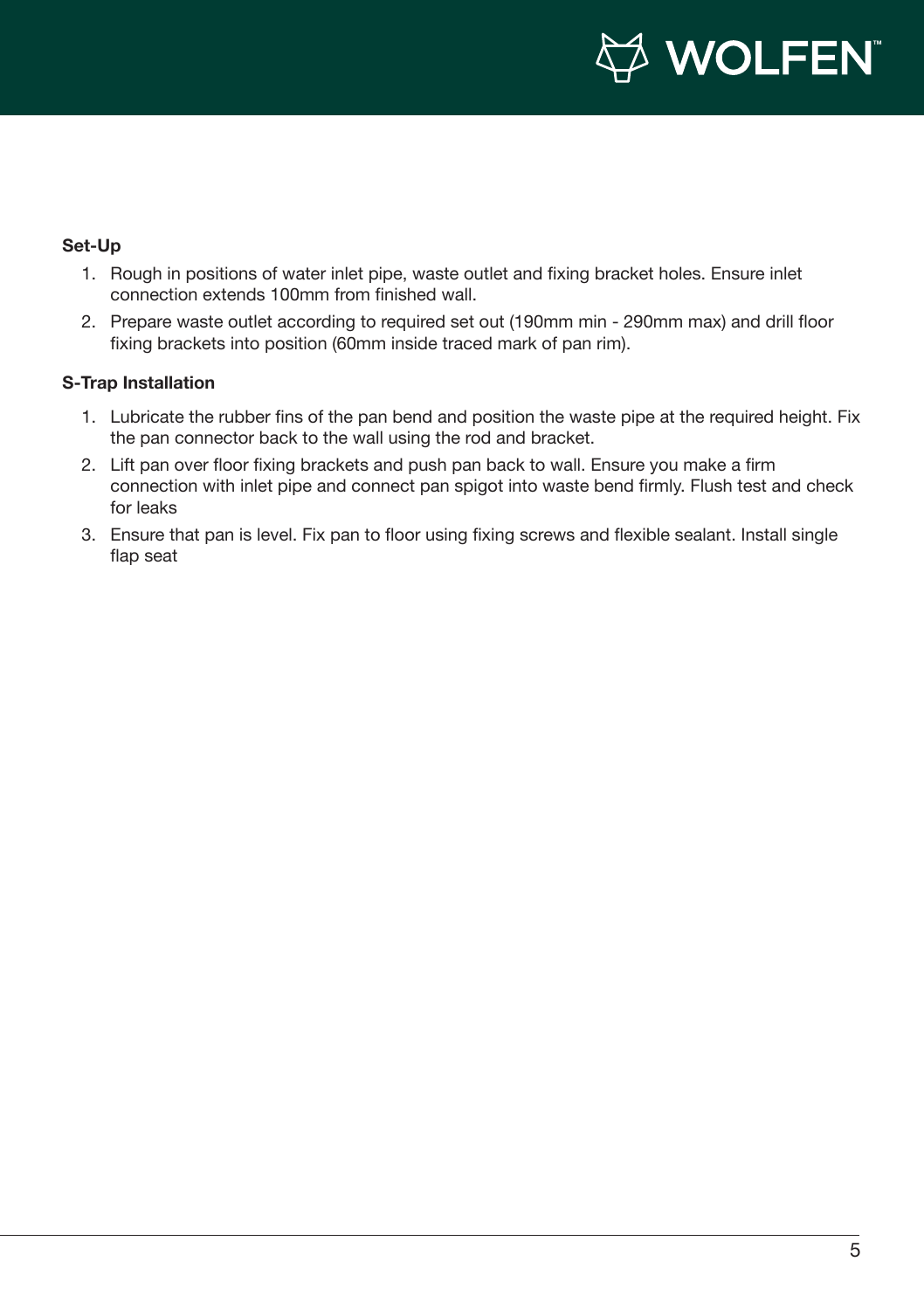## **TECHNICAL INFORMATION**

| <b>Model</b>                   | Wolfen 800 Back<br>to Wall Pan Single<br>Seat with Backrest<br>White (4*) | Wolfen 800 Back<br>to Wall Pan Single<br>Seat with Backrest<br>Blue (4*) | Wolfen 800 Back<br>to Wall Pan Single<br>Seat with Backrest<br>Grey $(4^*)$ |
|--------------------------------|---------------------------------------------------------------------------|--------------------------------------------------------------------------|-----------------------------------------------------------------------------|
| Product<br>Code                | 9509294                                                                   | 9509296                                                                  | 9509298                                                                     |
| Material                       | Pan - Vitreous China<br>Cistern - Vitreous<br>China<br>Seat - Urea        | Pan - Vitreous China<br>Cistern - Vitreous<br>China<br>Seat - Urea       | Pan - Vitreous China<br>Cistern - Vitreous<br>China<br>Seat - Urea          |
| Colour                         | Pan - White<br>Seat - White                                               | Pan - White<br>Seat - White                                              | Pan - White<br>Seat - White                                                 |
| Weight                         | Pan 50kg<br>Seat 1.1kg                                                    | Pan 50kg<br>Seat 1.1kg                                                   | Pan 50kg<br>Seat 1.1kg                                                      |
| Water Inlet<br>Position        | <b>Back Inlet</b>                                                         | <b>Back Inlet</b>                                                        | <b>Back Inlet</b>                                                           |
| <b>Toilet Seat</b>             | Single Flap Seat                                                          | Single Flap Seat                                                         | Single Flap Seat                                                            |
| Rim<br>Configuration           | Rimless                                                                   | Rimless                                                                  | Rimless                                                                     |
| Set Out (mm)                   | 185 min - 285 max                                                         | 185 min - 285 max                                                        | 185 min - 285 max                                                           |
| <b>Inlet Valve</b><br>Pressure | 500 kPa                                                                   | 500 kPa                                                                  | 500 kPa                                                                     |
| Components                     | 9508007 Wolfen<br>Single Flap Toilet Seat<br>White                        | 9508008 Wolfen<br>Single Flap Toilet Seat<br>Blue                        | 9508009 Wolfen<br>Single Flap Toilet Seat<br>Grey                           |
|                                | 9507171 Wolfen Back Rest with Fixed Armst                                 |                                                                          |                                                                             |
| <b>Spare Parts</b>             | 9508718 Wolfen Fixing Kit                                                 |                                                                          |                                                                             |
|                                | 9508717 Wolfen Seat Buffers (Sideways)                                    |                                                                          |                                                                             |









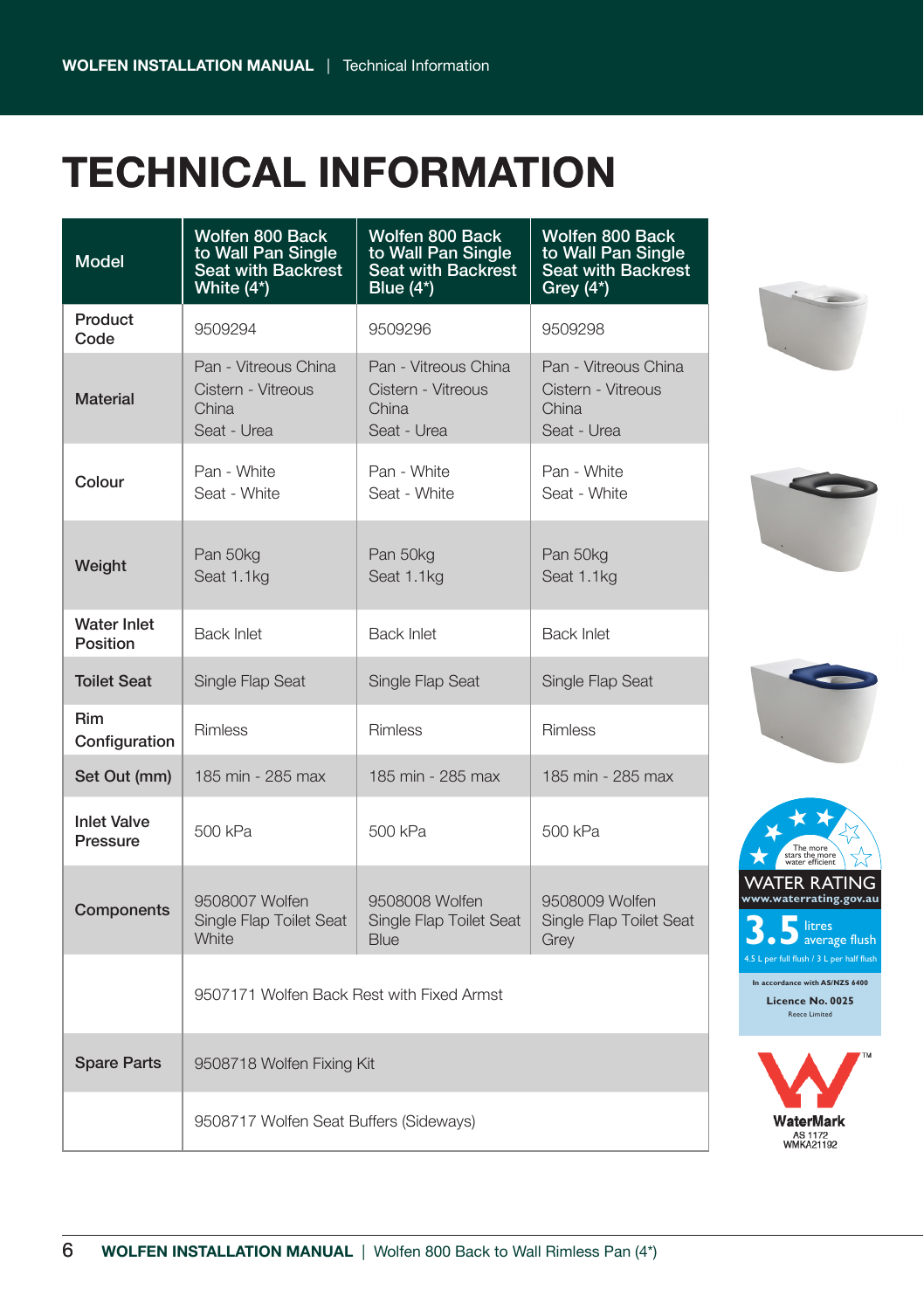

| Model               | Wolfen Back Rest with<br><b>Fixed Arms</b>                                                                                             |
|---------------------|----------------------------------------------------------------------------------------------------------------------------------------|
| <b>Product Code</b> | 9507171                                                                                                                                |
| Colour              | <b>Stainless Steel Arms</b><br>White Back Rest                                                                                         |
| Finish              | <b>Brushed Arms</b>                                                                                                                    |
| Material            | 304 Grade Stainless<br><b>Steel Arms</b><br>UV stabilised HDPF<br><b>Back Rest</b><br>316 Grade Stainless<br><b>Steel Coach Screws</b> |



ã



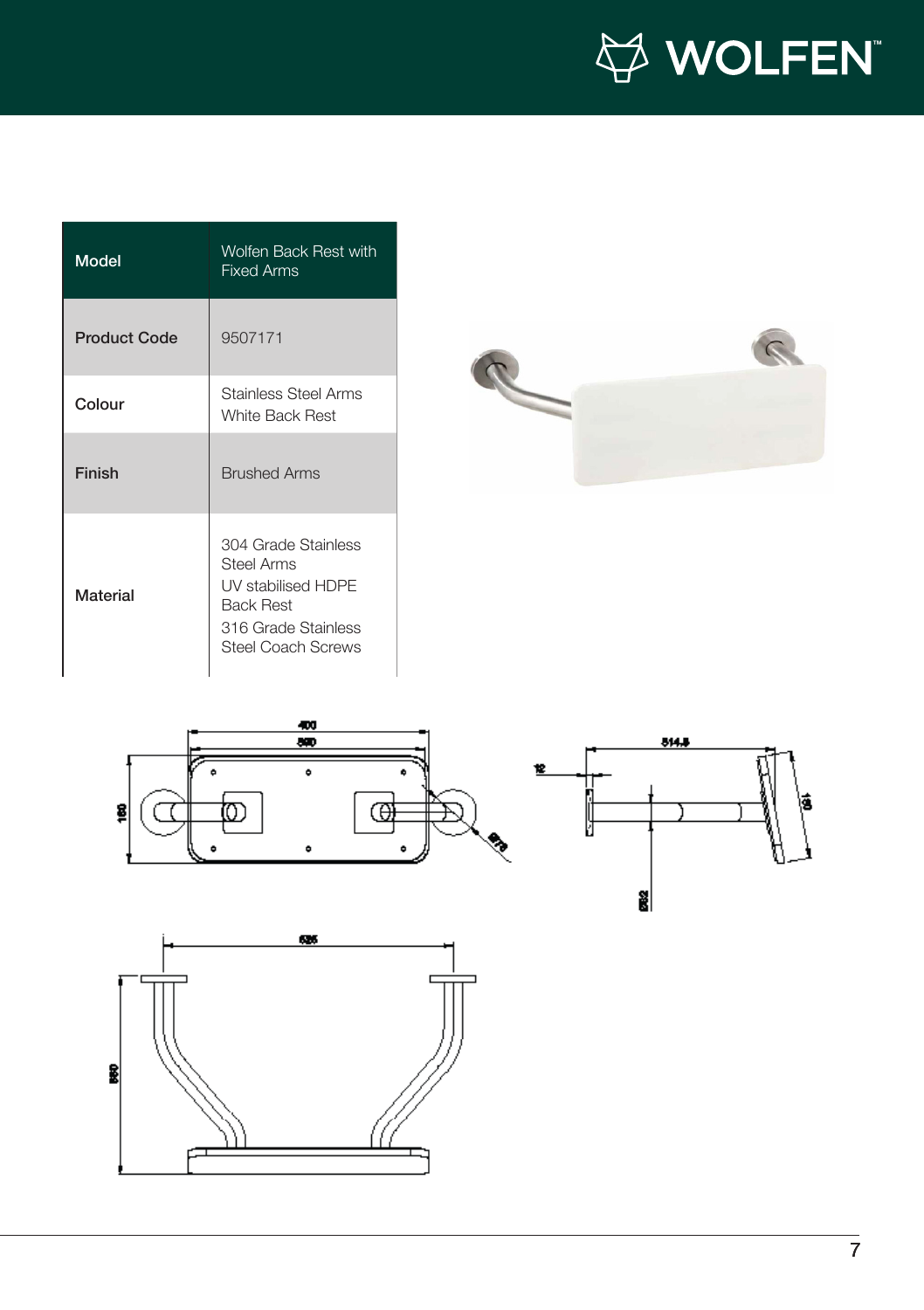# **INSTALLATION INSTRUCTIONS**

**Wolfen Back Rest with Fixed Arms**

9507171

#### **Important Note**

The Wolfen back rest should be properly assembled, installed and cared for. Failure to follow the below instructions may result in serious injury.

The back rest bar meets AS 1428.1-2009 and is manufactured from high quality stainless steel with a HDPE back rest. It has been tested to a loading of 1100N. Proper care must be taken to install the grab bar to an appropriate load bearing base, using appropriate fixing bolts.

#### **Installation Instructions**

**1.** Confirm the contents of the box, The box should contain 1 back rest and 6 screws.



#### IMPORTANT INSTALLATION NOTE:

Where there is an inwall cistern installed, take care to ensure that no screws are drilled into the concealed cistern.

**2.** Assemble the two legs to the stainless panel.

Ensure that the wall the back rest is to be mounted to contains suffcient timber to provide proper structural support.

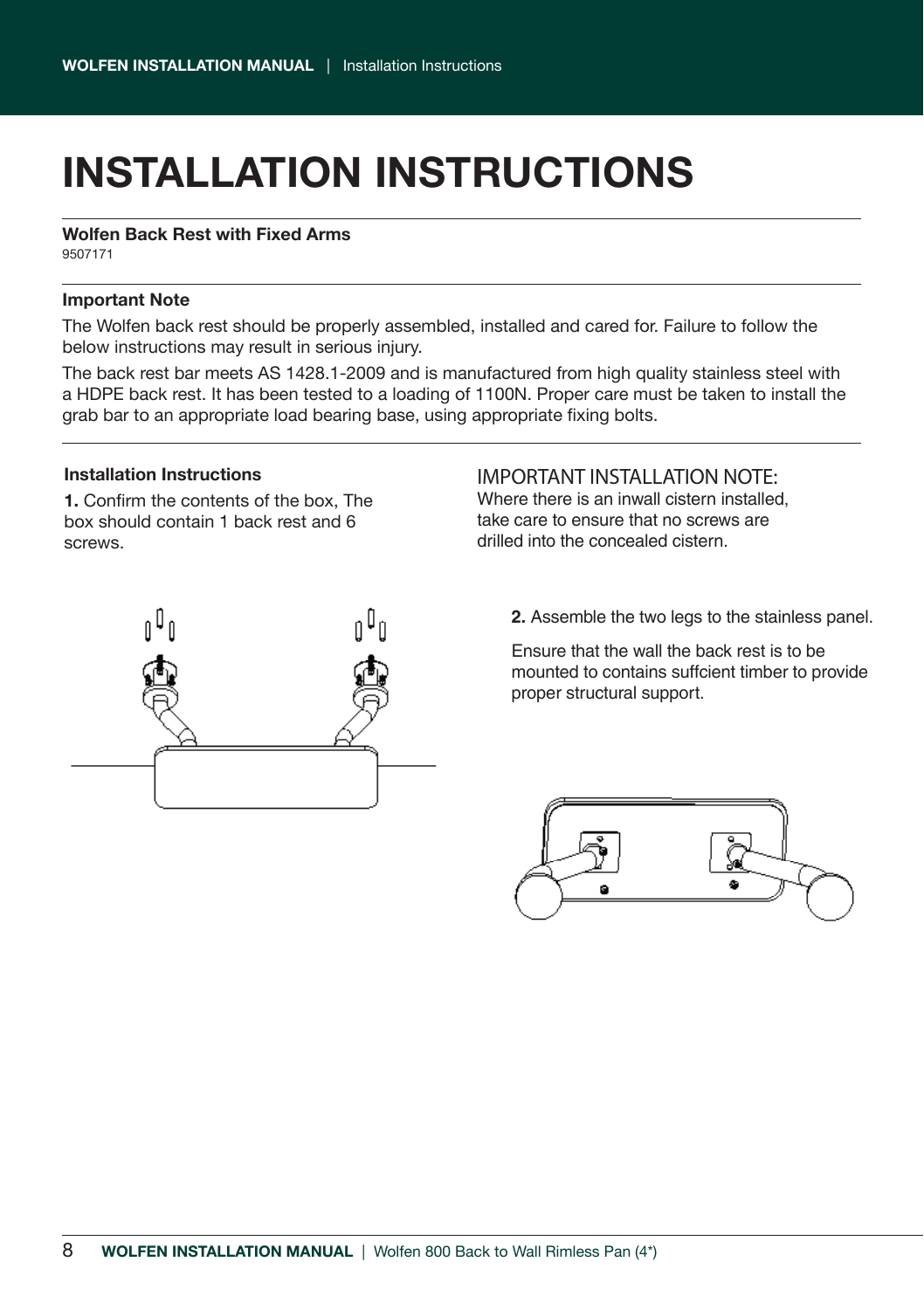

**3.** Using the mounting flange plates as a template, mark the centre of the screw hole locations and drill the holes.



**4.** Install the back rest with the screws provided. Inspect each screw to ensure it is screwed in fully

**5.** Twist the flanges onto the mounting flange plates.

#### **Maintenance**

Clean product with mild soap and water.

### **CLEANING**

We recommend the use of soap water or approved cleaners. This product should not be cleaned with abrasive materials. Damage caused by any improper treatment is not covered by the product warranty. Refer to Warranty Conditions.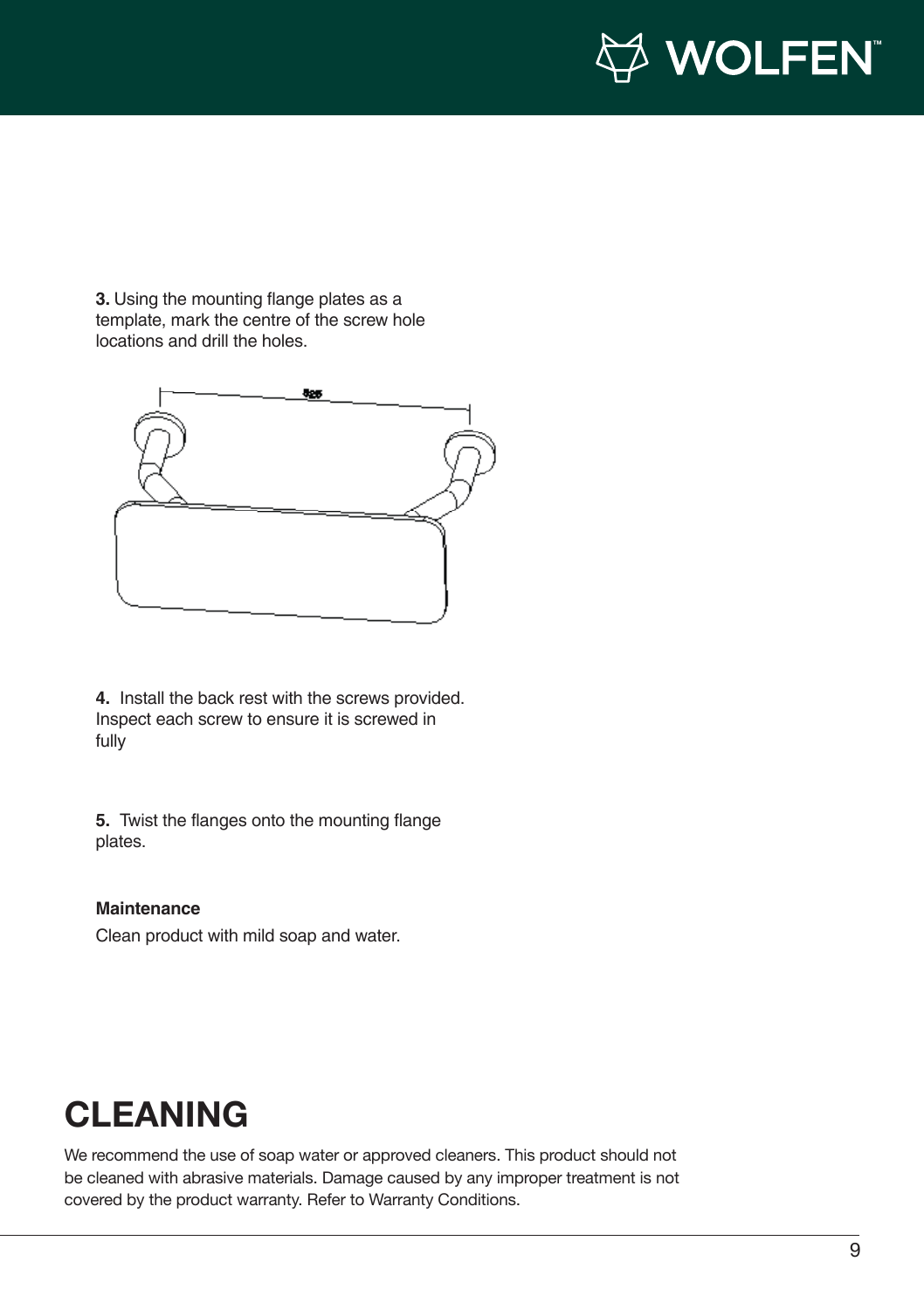### **REECE PRODUCT QUALITY GUARANTEE**



You have purchased a quality product from Reece Australia Pty Ltd ABN 84 004 097 090 ("Reece"). This product is covered by a 5 year replacement product warranty and a 12 month warranty over spare parts and labour.

#### **5 YEAR WARRANTY**

This warranty covers faults in the product construction, material and assembly. Products which are within 5 years from the date of purchase, found upon inspection by an authorised Reece representative, to be defective in construction, material or assembly, will be repaired or exchanged with an equivalent product free of charge. Replaced items become Reece's property.

All replacement products will be available for collection without charge to the customer at the nearest Reece branch to the customer's location, or elsewhere as agreed between the customer and Reece.

#### **Labour and Spare Parts**

The labour for the replacement of products and spare parts to which this warranty applies will be supplied by Reece or relevant supplier using licensed plumbers engaged by Reece or relevant supplier within 1 year from the date of purchase. Spare parts other than those listed in the Manufacturer's Provisions above, which are within 1 year from the date of purchase found upon inspection by an authorised Reece representative to be defective in construction, material or assembly, will be replaced free of charge.

#### **Warranty Conditions**

This warranty will apply only under all of the following conditions:

- The item has been installed by a licensed plumber
- Failure is due to a fault in the manufacture of the product
- Proof of purchase (including the date of purchase) is provided
- The installation of the product is in accordance with the instructions provided

This warranty does not cover products purchased as an ex-display without being fully checked and tested for sale by the manufacturer.

This warranty does not include faults caused by:

- Unsuitable or improper use
- Incorrect installation or installation not in accordance with the instructions provided
- Installation or part installation by the purchaser or any person other than a LICENSED PLUMBER
- Normal wear and tear
- Inadequate or complete lack of maintenance
- Chemical, electrochemical or electrical influences
- Harsh detergents or abrasive cleaners used on product finishes

#### **EXCLUSIONS**

To the fullest extent permitted by law, Reece excludes all liability for damage or injury to any person, damage to any property, and any indirect consequential or other loss or damage.

#### **CLAIM PROCEDURE**

For all warranty queries customers are to contact the branch where the product was purchased. These details can be found on your purchase invoice.

Our goods come with guarantees that cannot be excluded under the Australian Consumer Law. You are entitled to a replacement or refund for a major failure and for compensation for any other reasonably foreseeable loss or damage. You are also entitled to have the goods repaired or replaced if the goods fail to be of acceptable quality and the failure does not amount to a major failure.

#### **Don't risk it, use a licensed plumber.™**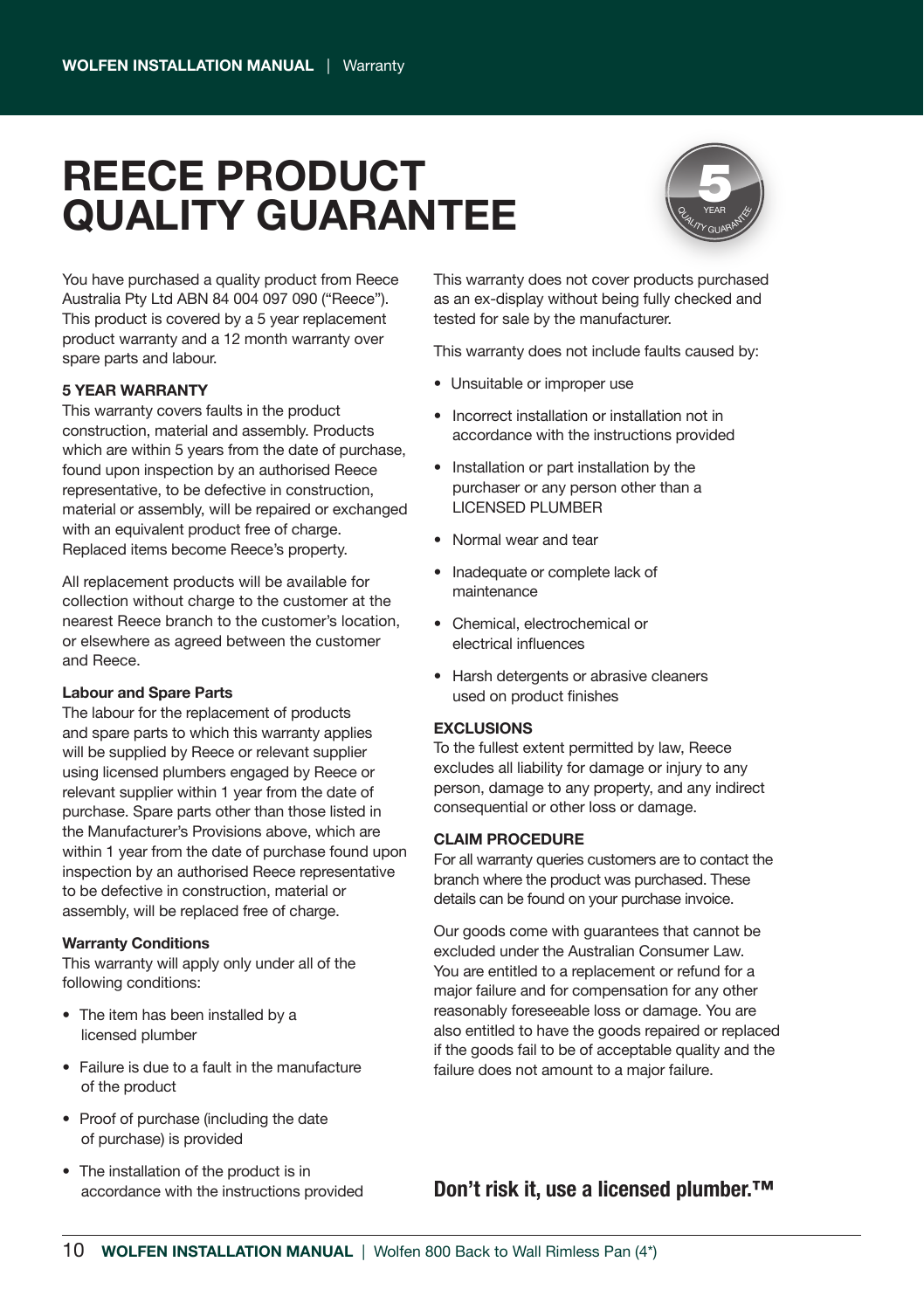IF AFTER CHECKING THE INSTALLATION INSTRUCTIONS AND IMPORTANT INFORMATION, THE PROBLEM HAS NOT BEEN IDENTIFIED, CUSTOMERS ARE TO CONTACT THE BRANCH WHERE THE PRODUCT WAS PURCHASED. THESE DETAILS CAN BE FOUND ON YOUR PURCHASE INVOICE.

General contact details for Reece are as follows:

Reece Australia Pty Ltd

118 Burwood Hwy

Burwood VIC 3125

+61 3 9274 0000

admin@reece.com.au